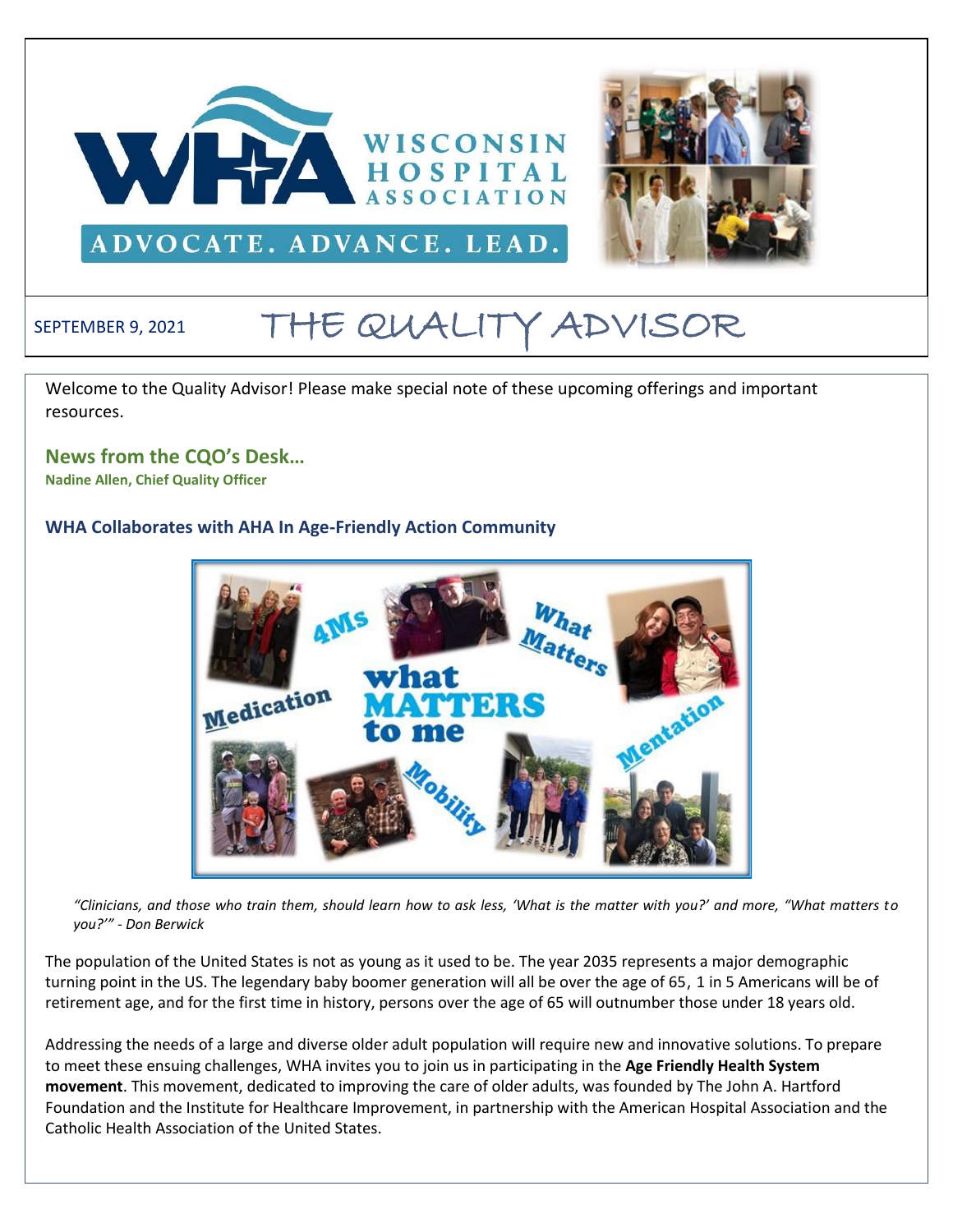Age Friendly 4Ms Framework – What Matters, Medication, Mentation, Mobility



Age Friendly Action Community Benefits – You Will Gain:

- Access to national experts, team networking, and peer coaching webinars
- Direct line of support with a WHA quality advisor
- Free Participation at no cost to you or your organization
- Strategies to utilize existing hospital/health system resources
- An advantage, placing your organization ahead of the curve in preparing for the impending market shift
- Recognition Achievement of either "Age-Friendly Health Systems Participant" or "Committed to Care Excellence"

Older adults, while living longer lives, are faced with many challenges. Along with the growing crisis of dementia, substance abuse and mental illness, such as depression, older adults experience losses in independence, social connections and relationships, physical mobility, and having a sense of purpose, to name a few.

As the older adult population continues to age, communities are tasked with supporting the physical and mental health needs of older adults, at times, leaving health systems unprepared to provide the necessary care to meet their complex needs.

- Older adults have higher rates of utilization and emergency department readmissions compared to any other age group.
- The current health care system can be difficult for older adults to navigate and get the right care at the right place at the right time.
- Too often, care delivered to older adults is not evidence-based or aligned with what matters to them.

#### **Aging in Wisconsin**

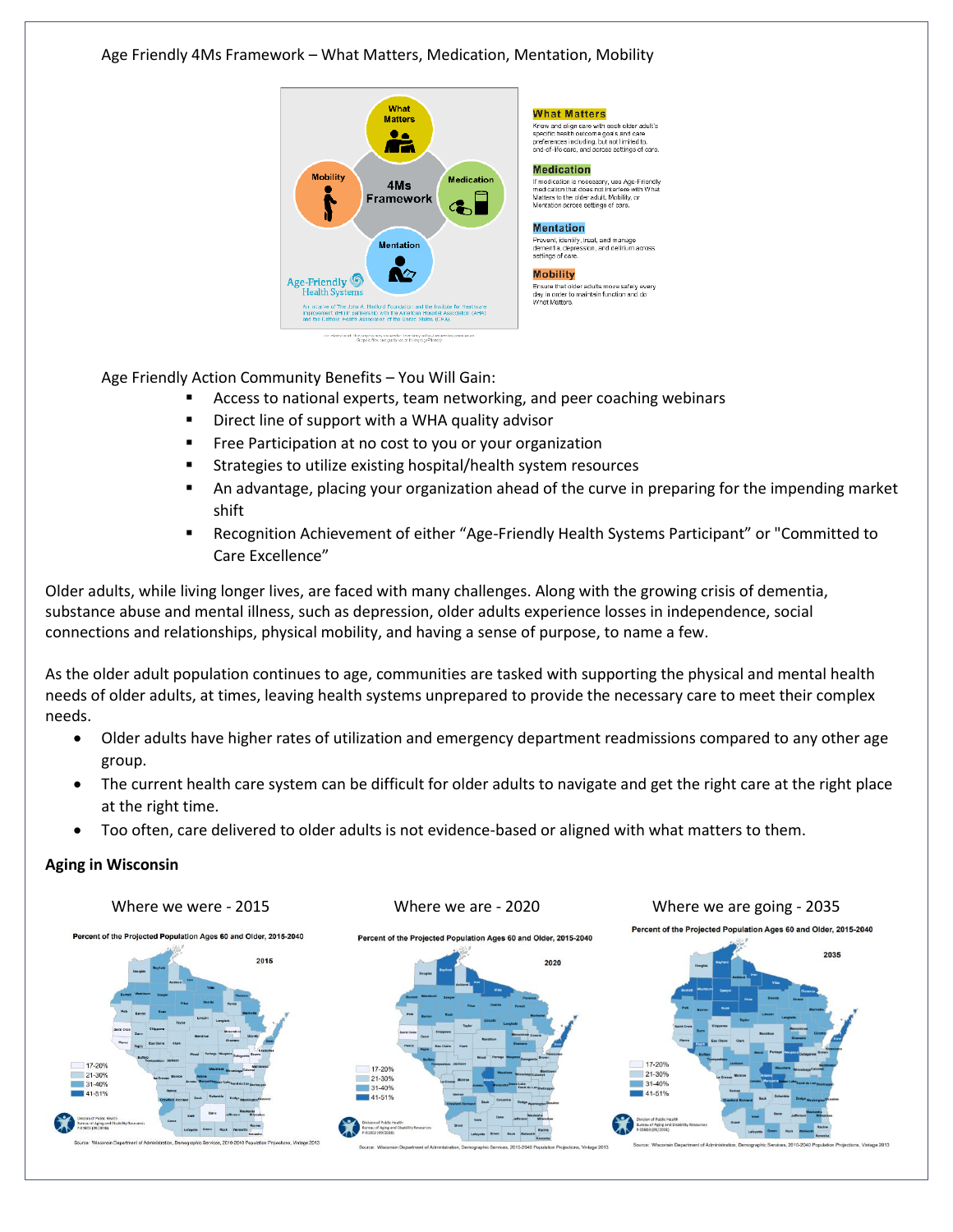#### **Next Steps - Act and Join Today!**

The next Age-Friendly Action Community will run September 2021- April 2022. To learn more, contact WHA's Clinical Quality Improvement Advisor, Jill Lindwall *jlindwall@wha.org* or see the full AHA program here: Fall 2021 Age-Friendly [Health Systems Action Community Invitation.](https://www.aha.org/system/files/media/file/2021/06/Age-Friendly-Action-Community-Invitation.pdf)

#### **Health Equity Organizational Assessment (HEOA)**

 WHA understands addressing SDOH is a priority for our state and aims to support Association members to identify and eliminate barriers that impede the delivery of equitable health care. From Wisconsin's picturesque rural settings in

Bayfield to the tribal community of St. Croix, to the Capitol city of Madison, to the culturally diverse city of Milwaukee, Social Determinants of Health (SDOH) have a different impact on each of the communities our hospitals serve. Their distinctive characteristics can largely influence access, cost, and quality of care.

The WHA Quality Department along with the WHA Information Center (WHAIC), have joined together to develop tools to support WHA members address this priority. The first step will be the launch of a Health Equity Organizational Assessment (HEOA) to all Wisconsin hospitals. The HEOA survey will evaluate current efforts around health equity. The assessment evaluates the ability to identify and address health disparities in several evidence-based areas, including:



- Consistent collection of accurate demographic data
- Use of demographic data to identify and resolve disparities
- Implementation of organizational and cultural structures required to sustain the delivery of equitable care.

Based on the results from this survey, WHAIC will introduce a HEOA Summary Dashboard, an interactive tool that can be used to assist hospitals to identify areas of opportunity, next steps, and recommendations to address disparities in care. WHA and WHAIC will also work with members to devise strategies that focus on making a positive impact on SDOH. The HEOA Survey link will be shared via a Quality Alert the week of September 13<sup>th</sup>!

#### **Wisconsin Quality Residency – Guest Registration Link Available now for 2021/2022 Modules**

The Wisconsin Hospital Association (WHA), together with Rural Wisconsin Health Cooperative (RWHC), is excited to offer guest registration for the Wisconsin Quality Residency Program. While you can still register for the entire program (see the program [summary](https://www.wha.org/QualityResidencyModuleSchedule) and registration [form](https://forms.office.com/r/62Eu8ctdNb) for more information), guest registration links are now available for individual modules on topics of special interest to you.

The modules, focused on quality improvement concepts and essentials, are designed for new or novice quality leaders as well as experienced leaders looking for a "refresher" in a specific topic area. Each module requires completion of pre-work related to the module topic, which is shared ahead of time.

To see the schedule and to register [click here](http://www.wha.org/Home/Common-PDFs/WI-QR-ProgramGUEST-SCHEDULE-2021.pdf). You can register for one or multiple modules using the link(s) provided. Space is limited! Registrations will be accepted on a first come first served basis.

**Please note** that the in-person modules are subject to change to virtual due to inclement weather and/or COVID -19 conditions. You will be notified in advance of any changes.

To find out more information, email Jill Lindwall, WHA Clinical Quality Improvement Advisor at [jlindwall@wha.org.](mailto:jlindwall@wha.org)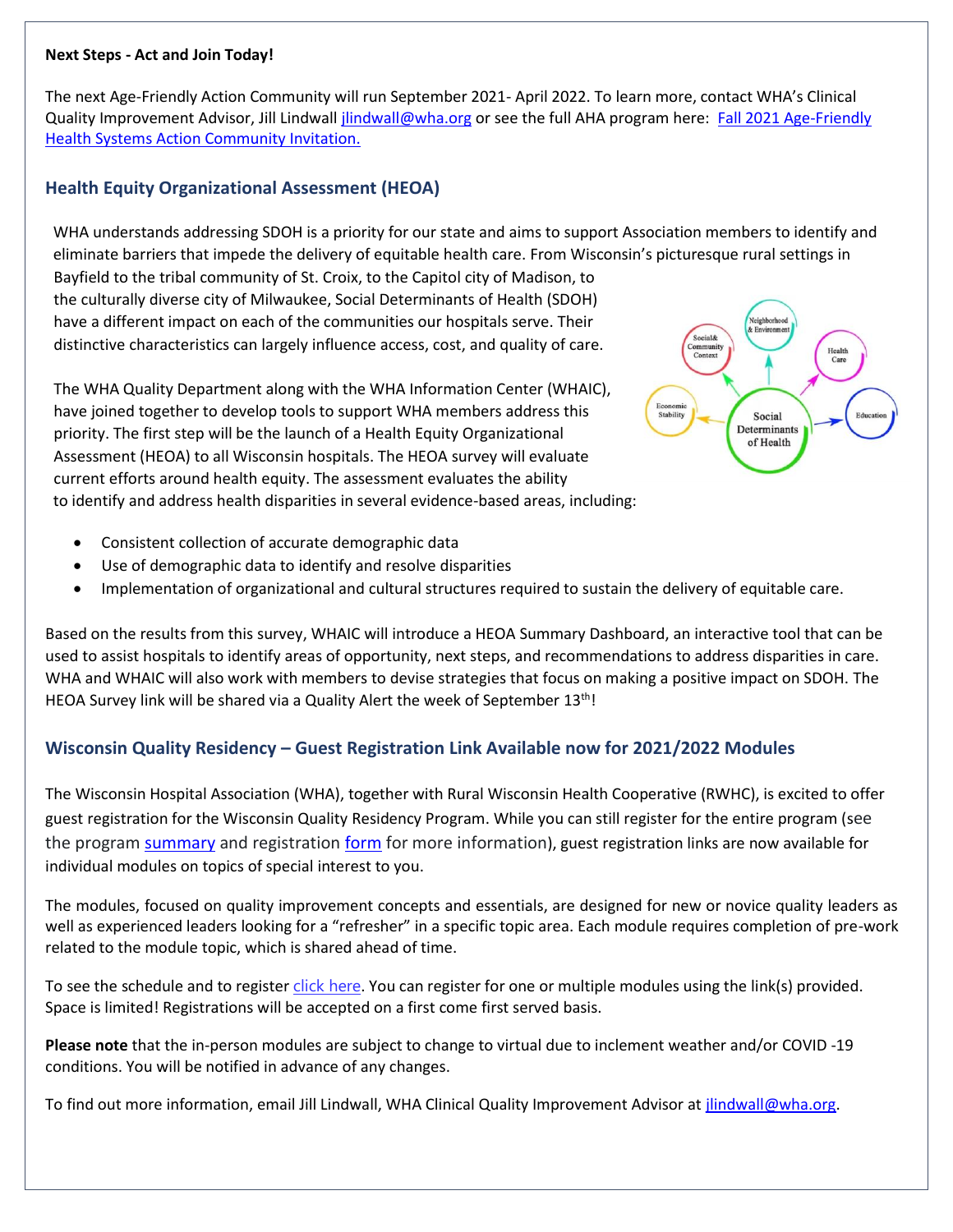#### **Dr. Quigley presents August 18th Falls Webinar**

The 'nurse who won't give up on falls', Dr. Patricia Quigley, presented a second webinar in a four-part series, "Best Practices to Reduce Falls Associated with Toileting" on August 18. Nationally known for her program of research in patient safety, particularly in fall prevention, Dr. Quigley, had a follow-up coaching session with an interactive question-andanswer session September 1.

Quigley reported that 10-20% of falls that occur in hospitals occur in bathrooms or are related to toileting, which is a disproportionally large number given the short amount of time patients spend there. She also emphasized individual "patient assessment is critical along with environmental factors to reduce fall risks." Quigley stressed that hospital staff needs to assess the patient's cognition, mobility, balance, continence, orthostasis, medications and use of footwear, as well as do an environmental assessment looking at the pathway to the bathroom, toilet height, and placement of grab bars when assessing their fall reductions.

Dr. Quigley encouraged attendees to add precision to patient safety practices, fall prevention and toileting clinical practices, and challenged them to use the linked resources and select ideas of change to share with their hospitals' falls committee.

Dr. Quigley's next webinar will be September 15. This webinar series is sponsored by Wisconsin Office of Rural Health. All webinars and coaching sessions are offered at no cost. Click [here](https://www.wha.org/FallsWebinarDescriptions) for more information.

#### **Patricia Quigley's Safe Patient Handling – Falls and Falls with Injury webinar series:**

**Redesigning Post Fall Management Webinar When:** Wednesday September 15, 2021, 12:00pm – 1:00pm

**Redesigning Post Fall Management Coaching Session When:** Wednesday, September 29, 2021, 11:00am – 12:00pm \*Note this one session starts at 11:00am. **[Register Here](https://forms.office.com/r/rptRYneQ68)**

**Program Evaluation: Reengineering Fall and Fall Injury Program - Infrastructure, Capacity and Sustainability Webinar**

**When**: Wednesday, October 13, 2021, 12:00pm – 1:00pm

**Reengineering Fall and Fall Injury Program Coaching Session When:** Wednesday, October 27, 2021, 12:00pm – 1:00pm **[Register Here](https://forms.office.com/r/Nxpd1FfPPk)**

For program details follow this link - <https://www.wha.org/FallsWebinarDescriptions>.

Sponsored by:



Rural Hea

### **Note This**

#### **Wisconsin Health Literacy**

Wisconsin Health Literacy is hosting a virtual professional development series **for those who help patients, employees, and everyday people understand and use their health insurance.** 

- Health Insurance Numeracy
	- o Thursday, September 16, 2021
	- $O = 12:00-1:00$  PM CST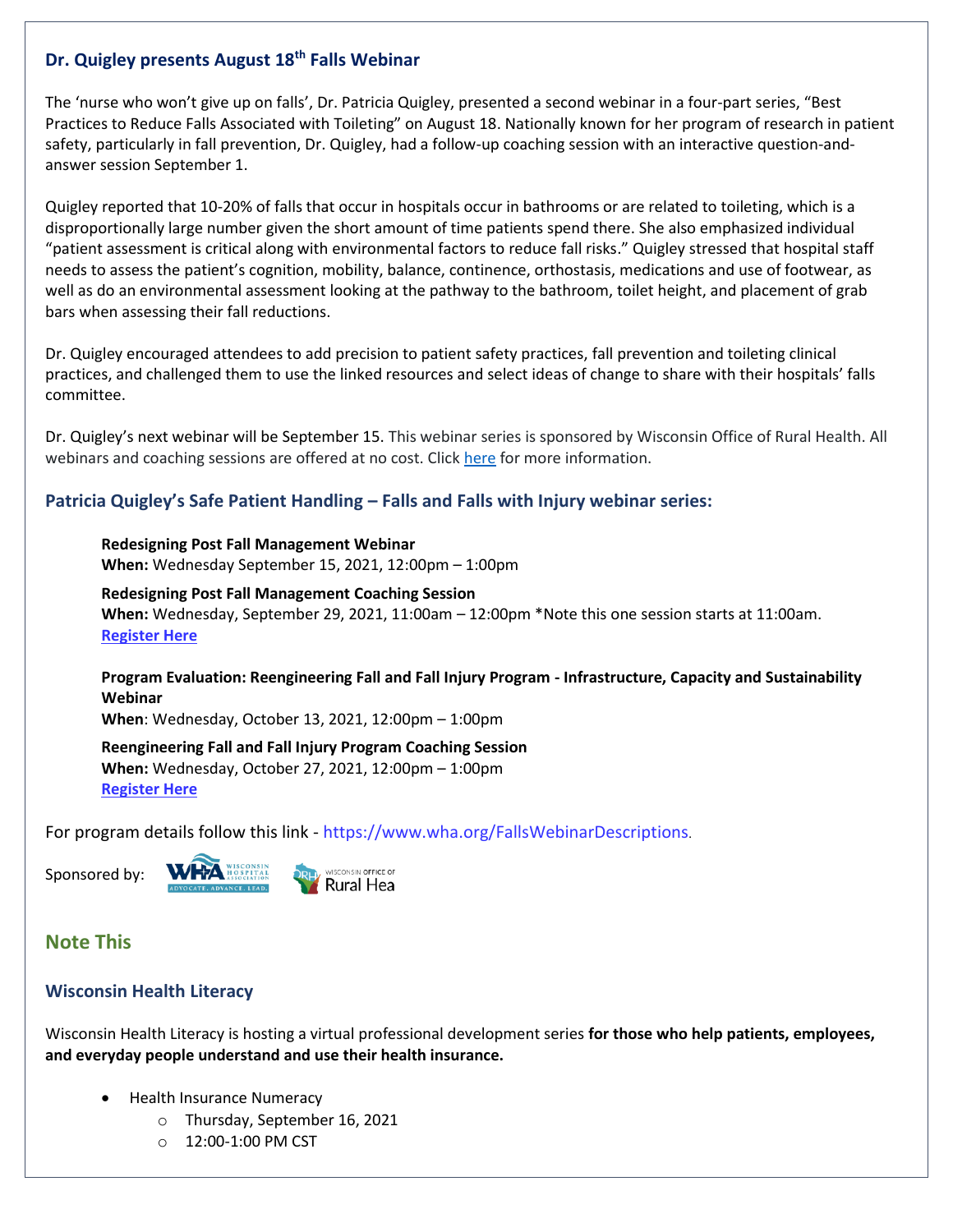- Communicating Health Insurance with Seniors
	- o Thursday, September 23, 2021
	- o 12:00-1:30 PM CST (90 Minutes)
- Health Literacy, Health Equity, and Health Insurance: Lessons Learned from COVID
	- o Thursday, September 30, 2021
	- o 12:00-1:15 PM CST (75 Minutes)

For registration information, [click this EventBrite link](https://www.eventbrite.com/e/strengthen-health-insurance-literacy-tickets-157948878347)

#### **Sepsis Alliance Summit**

**When:** Tuesday, September 14, 2021, 9:45am CT/10:45am ET - Thursday, September 16, 2021 at 2:45pm CT/3:45pm ET

**Description:** This September, Sepsis Alliance is proudly hosting the second annual Sepsis Alliance Summit, presented by T2 Biosystems. Set to coincide with Sepsis Awareness Month, the free virtual event will feature three days of learning and inspiration for healthcare providers, nursing students, managers, policy makers, and industry leaders. Designed to explore an array of sepsis-related topics in healthcare, the Sepsis Alliance Summit will include expert presentations from clinicians, innovation experts, and other influential leaders.

Topics will include:

- Optimizing antibiotic treatment for sepsis patients;
- Care considerations for high-risk immunocompromised, developmentally disabled, and aging populations;
- Preventing maternal morbidity from sepsis;
- The creation and maintenance of sepsis navigator programs; and more.

Speakers will include:

- Chanu Rhee, MD, MPH, Assistant Professor of Population Medicine at Harvard Medical School;
- Elizabeth Bridges, PhD, RN, CCNS, FCCM, FAAN, Professor, Clinical Nurse Researcher, University of Washington School of Nursing, UW Medical Center;
- Melissa E. Bauer, DO, Associate Professor of Anesthesiology at Duke University School of Medicine;
- Emanuel Rivers, MD, MPH, Attending Staff and Clinical Professor, Henry Ford Hospital and Wayne State University, and lead author of the 2001 landmark study "Early Goal-Directed Therapy in the Treatment of Severe Sepsis and Septic Shock."

Join the sessions that are relevant to your practice and interest and increase your sepsis knowledge and skills. We are in the process of finalizing the agenda and speakers. Continue to check the event site for agenda updates! **Sepsis Alliance Summit – [Presented by T2Biosystems](https://whova.com/web/sepsi_202109/)**

**Location**: Virtual **Cost**: Free

**Continuing Education Credits Offered**: 11.1 continuing nursing education credits available. Other healthcare providers will receive a certificate of attendance. **To register, please visit:** [https://whova.com/portal/registration/sepsi\\_202109/](https://whova.com/portal/registration/sepsi_202109/)

#### **With any questions, please contact**:

Amanda Feinman Provider & Advocacy Communications Manager Sepsis Alliance [afeinman@sepsis.org](mailto:afeinman@sepsis.org)